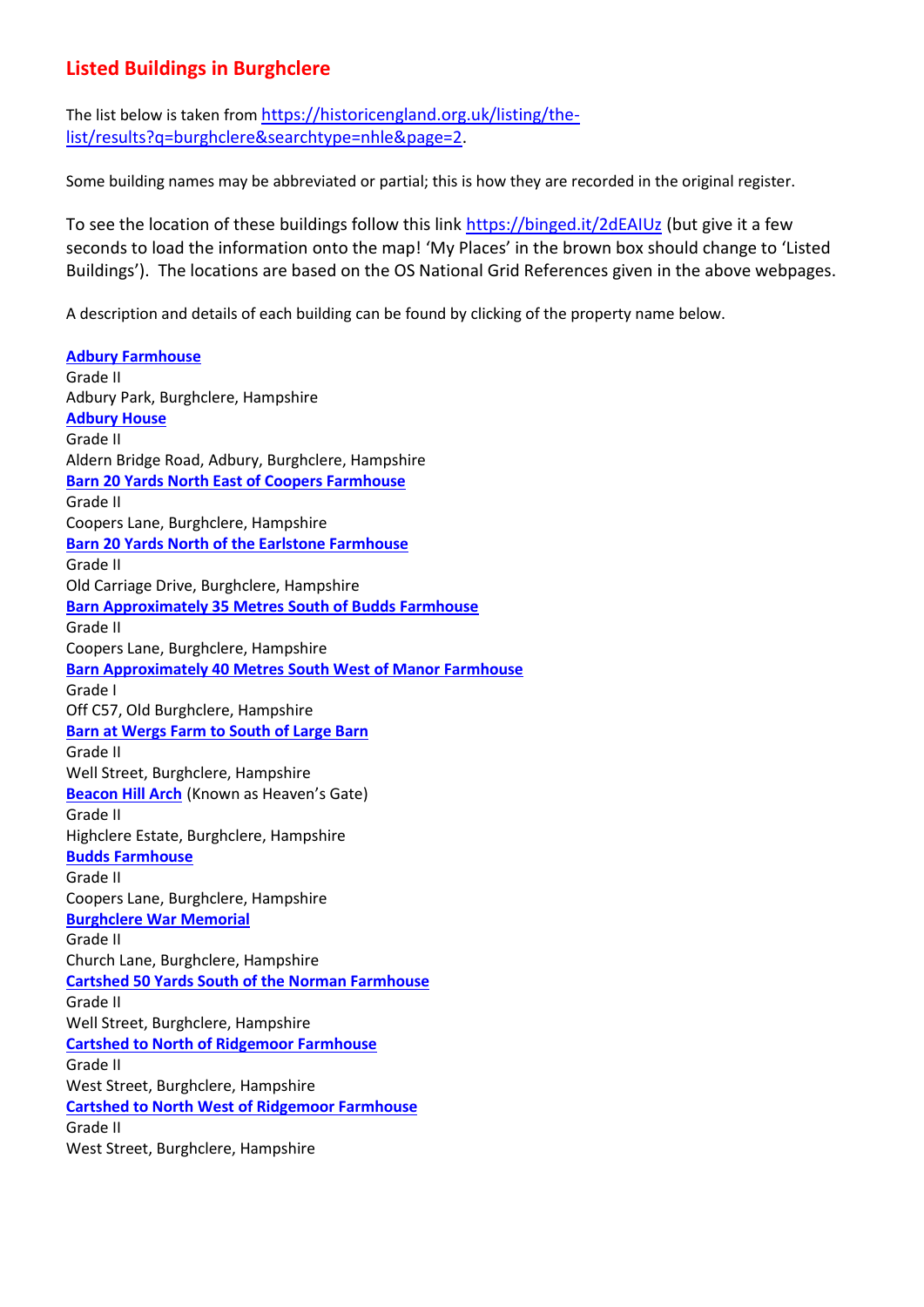**[Cartshed, 40 Yards North East of Earlstone Farmhouse](https://historicengland.org.uk/listing/the-list/list-entry/1339740)** Grade II Off the Old Carriage Drive, Burghclere, Hampshire **[Cherrycot Lodge](https://historicengland.org.uk/listing/the-list/list-entry/1301511)** Grade II Off B4640, Whitway, Burghclere, Hampshire **[Church of All Saints](https://historicengland.org.uk/listing/the-list/list-entry/1157301)** Grade I Off C57, Old Burghclere, Hampshire **[Church of the Ascension](https://historicengland.org.uk/listing/the-list/list-entry/1092577)** Grade II Church Lane, Burghclere, Hampshire **[Coopers Farmhouse](https://historicengland.org.uk/listing/the-list/list-entry/1092537)** Grade II Coopers Lane, Burghclere, Hampshire **[Cranford Cottage](https://historicengland.org.uk/listing/the-list/list-entry/1339747)** Grade II Spring Lane, Burghclere, Hampshire **[Display Shed, at Wergs Farm South West of the Small Barn](https://historicengland.org.uk/listing/the-list/list-entry/1339746)** Grade II Well Street, Burghclere, Hampshire **[Dodds Farmhouse](https://historicengland.org.uk/listing/the-list/list-entry/1157579)** Grade II Well Street, Burghclere, Hampshire **[Duncroft Cottages](https://historicengland.org.uk/listing/the-list/list-entry/1092548)** Grade II Well Street, Burghclere, Hampshire **[Duncroft Farmhouse](https://historicengland.org.uk/listing/the-list/list-entry/1092547)** Grade II Well Street, Burghclere, Hampshire **[Earlstone Manor](https://historicengland.org.uk/listing/the-list/list-entry/1339721)** Grade II\* Off the Old Carriage Drive, Burghclere, Hampshire **Elm [Barn Farmhouse](https://historicengland.org.uk/listing/the-list/list-entry/1157666)** Grade II B4640, Whitway, Burghclere, Hampshire **[Estate Cottages at Adbury Farm](https://historicengland.org.uk/listing/the-list/list-entry/1092576)** Grade II Adbury Park, Burghclere, Hampshire **[Forge House and Forge](https://historicengland.org.uk/listing/the-list/list-entry/1092550)** Grade II B4640, Whitway, Burghclere, Hampshire **[Former Old Burghclere Village School](https://historicengland.org.uk/listing/the-list/list-entry/1390633)** Grade II C57, Old Burghclere, Hampshire **[Former Stable to the Manor House](https://historicengland.org.uk/listing/the-list/list-entry/1157448)** Grade II C57, Old Burghclere, Hampshire **[Granary 20 Yards North of Coopers Farmhouse](https://historicengland.org.uk/listing/the-list/list-entry/1092538)** Grade II Coopers Lane, Burghclere, Hampshire **[Laburnham Cottage](https://historicengland.org.uk/listing/the-list/list-entry/1092536)** Grade II Harts Lane, Burghclere, Hampshire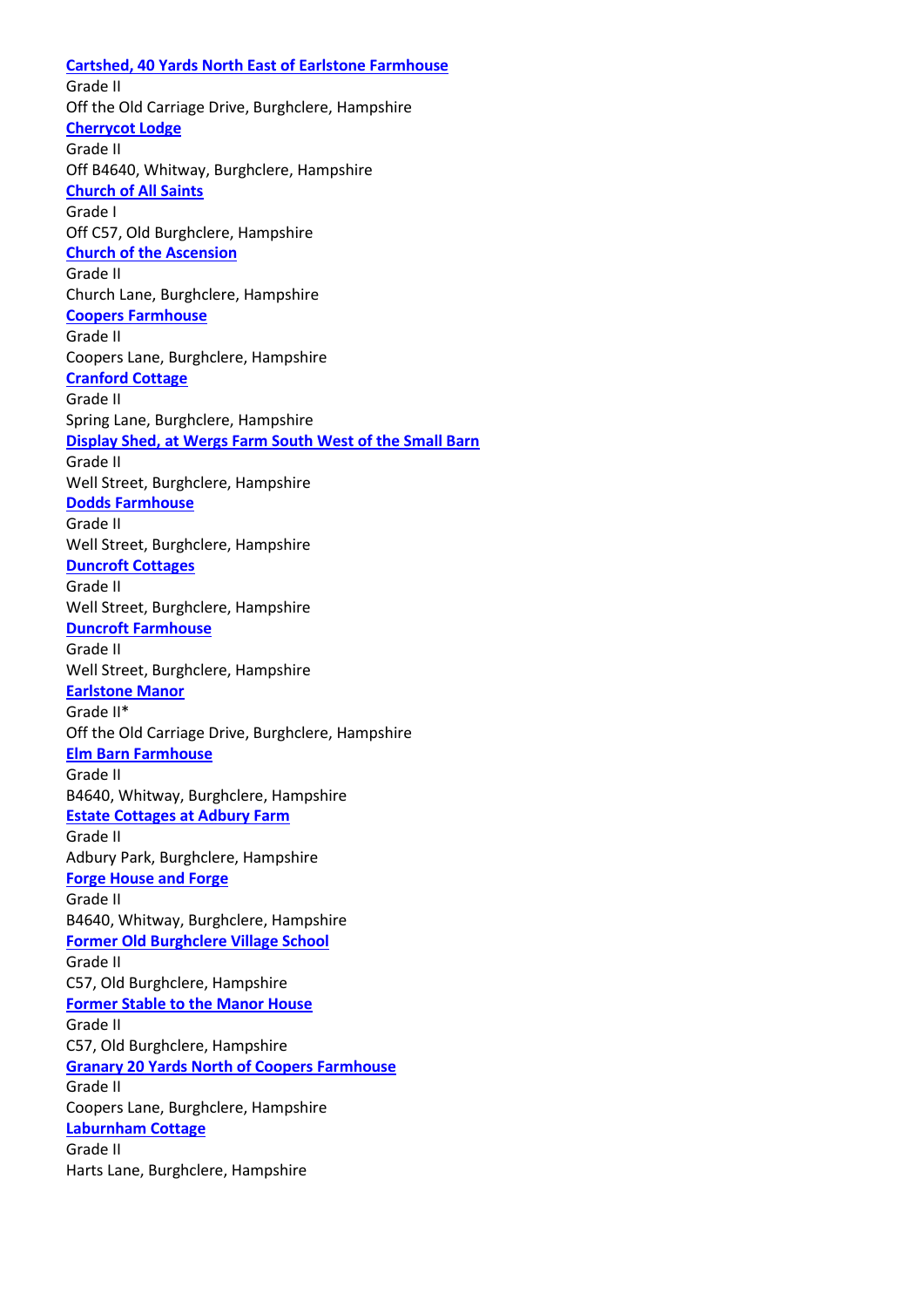**[Large Barn at Wergs Farm 20 Yards South East of House](https://historicengland.org.uk/listing/the-list/list-entry/1301529)** Grade II Well Street, Burghclere, Hampshire **[Large Barn to North West of Ridgemoor Farmhouse](https://historicengland.org.uk/listing/the-list/list-entry/1274454)** Grade II West Street, Burghclere, Hampshire **[Lodge, South Building at Sydmonton Court](https://historicengland.org.uk/listing/the-list/list-entry/1092544)** Grade II Well Street, Old Burghclere, Hampshire **[Manor Farmhouse](https://historicengland.org.uk/listing/the-list/list-entry/1092541)** Grade II C57, Old Burghclere, Hampshire **[Manor House](https://historicengland.org.uk/listing/the-list/list-entry/1092540)** Grade II\* C57, Old Burghclere, Hampshire **[Mole Farmhouse](https://historicengland.org.uk/listing/the-list/list-entry/1157574)** Grade II Well Street, Burghclere, Hampshire **[Norman Farmhouse](https://historicengland.org.uk/listing/the-list/list-entry/1092545)** Grade II Well Street, Burghclere, Hampshire **[Oxdrove House](https://historicengland.org.uk/listing/the-list/list-entry/1157554)** Grade II Oxdrove, Burghclere, Hampshire **[Palmers Hill Farmhouse](https://historicengland.org.uk/listing/the-list/list-entry/1092535)** Grade II On Footpath 12, Burghclere, Hampshire **[Parish Room, and House](https://historicengland.org.uk/listing/the-list/list-entry/1179922)** Grade II Church Lane, Burghclere, Hampshire **[Ridgemoor Cottages](https://historicengland.org.uk/listing/the-list/list-entry/1105669)** Grade II West Street, Burghclere, Hampshire **[Ridgemoor Farmhouse](https://historicengland.org.uk/listing/the-list/list-entry/1237913)** Grade II West Street, Burghclere, Hampshire **[Sandham Memorial Chapel](https://historicengland.org.uk/listing/the-list/list-entry/1339741)** Grade I Harts Lane, Burghclere, Hampshire **[Small Barn 50 Yards South of the Norman Farmhouse](https://historicengland.org.uk/listing/the-list/list-entry/1092546)** Grade II Well Street, Burghclere, Hampshire **[Small Barn at Wergs Farm 60 Yards South of the House](https://historicengland.org.uk/listing/the-list/list-entry/1157539)** Grade II well Street, Burghclere, Hampshire **[Small Barn North of Ridgemoor Farmhouse](https://historicengland.org.uk/listing/the-list/list-entry/1105666)** Grade II West Street, Burghclere, Hampshire **[Stable Block 30 Yards North of Adbury House](https://historicengland.org.uk/listing/the-list/list-entry/1179831)** Grade II Aldern Bridge Road, Adbury, Burghclere, Hampshire **[Thatched Cottages](https://historicengland.org.uk/listing/the-list/list-entry/1157562)** Grade II Tothill, Burghclere, Hampshire